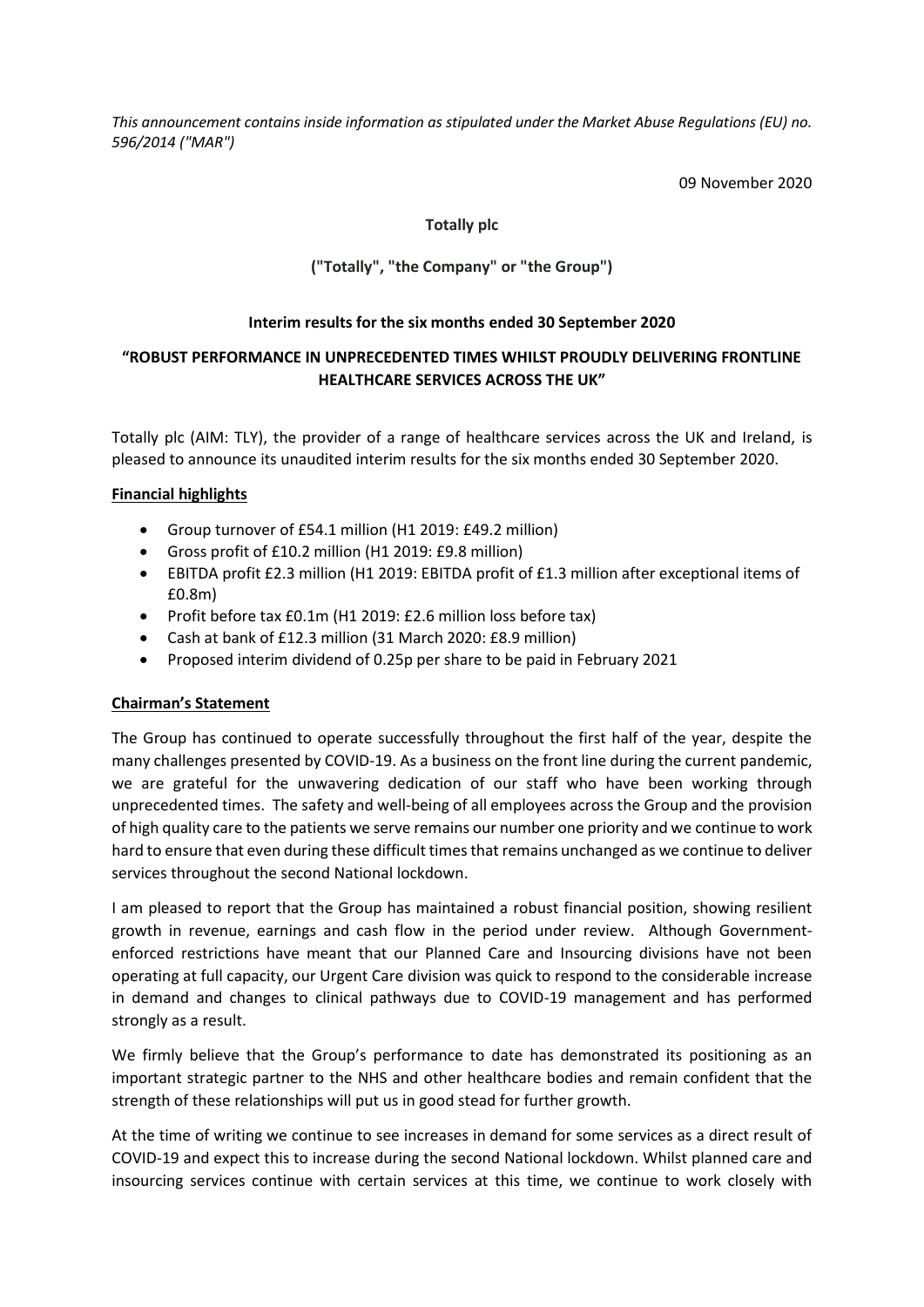commissioners and hospitals to ensure we can quickly respond to any changes that need to be made to services as a result of the management of the pandemic – we expect to continue to do so throughout the winter months. Urgent Care will no doubt continue to see demand increase for some services, whilst the other divisions may see waiting lists increase further if elective care is reduced to guarantee access to hospitals. Totally will of course ensure it remains responsive to these changing demands.

I would like to express my thanks to the Group's stakeholders for their continued support. We look to the remainder of the year with confidence as we focus on opportunities to expand existing services, provide new targeted services and work with new commissioners, enabling us to further strengthen our market leading position in the UK healthcare market.

### **Bob Holt**

**Chairman 9 November 2020**

### **Operational highlights – Robust performance in the face of COVID-19**

### **Urgent Care**

- Vocare Limited (**"Vocare"**) and Greenbrook Healthcare Limited ("**Greenbrook"**), which form our Urgent Care Division, were awarded significant extensions to existing contracts across England, worth a total of c. £27 million.
- The Urgent Care division has worked tirelessly throughout the period delivering existing and new face to face and remote healthcare services:
	- o This has included further innovation of NHS 111 service delivery in response to unprecedented demand and responding quickly by increasing capacity overnight as a direct result of COVID-19.
	- $\circ$  Deployment of clinical resources into emergency departments to assist patient flow and protect the service through front door streaming of symptomatic patients.
	- o These services have supported the NHS to respond proactively throughout the pandemic. Many of these new services continue to be provided including:
		- Partnership with the Home Office and commissioners in North West London providing initial health screening assessment to asylum seekers.
		- Delivering a new operationally integrated National Clinical Assessment Service (CAS) across all of our 111 services enhancing resilience, providing increased scale and enabling a national rather than local response to call activity.
		- Running COVID secure clinics to support the NHS in combatting the demand caused by symptomatic COVID patients.

### **Planned Care**

- Services have been impacted by the pandemic; many elective care services were paused across the UK during the first lockdown, while waiting lists for these services continue to grow.
- Remobilising services where possible, whilst working within new guidance to meet requirements from COVID-19, remains the main priority for the division.
- Where possible, face to face care has been replaced by video consultations.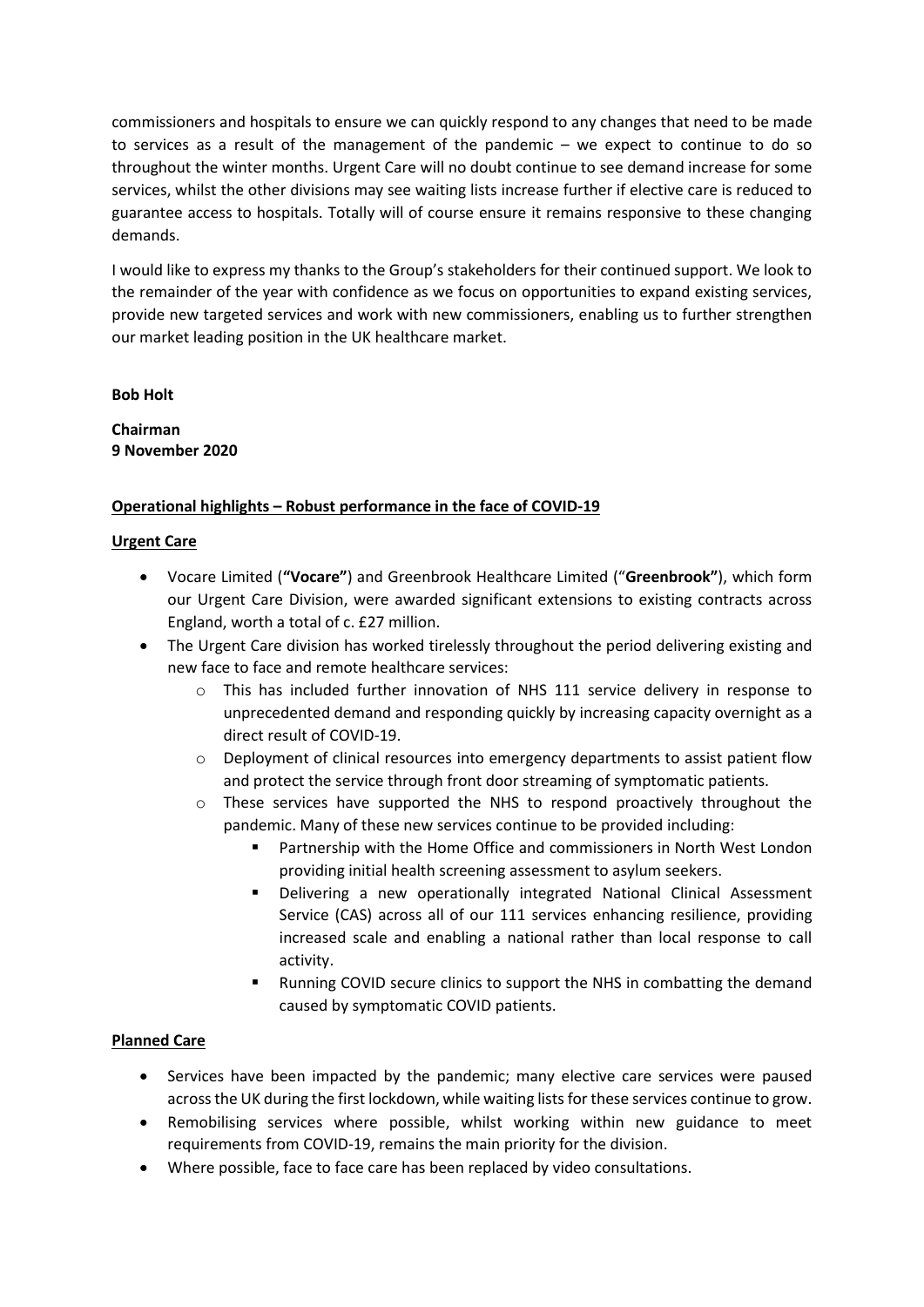- Services began to remobilise during August 2020 following the first national lockdown and have continued. It is the intention to continue to deliver services throughout the second national lockdown with the continuation of planned care with all clinics working to new models of care in COVID safe environments.
- Mobilised new First Contact Physiotherapy services in Hampshire and awarded a framework contract to deliver Occupational Health Services for Bedfordshire Fire and Rescue Services – both to be provided following new COVID safe guidelines.
- New contract mobilisation in Manchester delayed until April 2021 as a result of challenges in local geographies as a result of the pandemic. About Health continues to work closely with commissioners to ensure this new service is mobilised when local circumstances permit.

### **Insourcing**

- Totally Healthcare was impacted during the first half of the year as elective care services were paused, as part of the wider changes made in order to respond to the pandemic.
- Services resumed during June 2020 in the Republic of Ireland and have continued during the period. Services have not been impacted by the recent lockdown in Ireland as elective care services are continuing across the UK.
- During August, services also resumed in other parts of the UK, depending on geographical impacts and restrictions of the pandemic. These services continue at the time of writing and all are delivered using new COVID safe care models.
- Due to the growth in waiting lists across all clinical specialities, the order book of work is healthy and ready to be delivered as and when hospitals and NHS Trusts are able to restart elective care.

# **Operational Review – "working in new ways delivering exceptional care"**

I am proud that, in spite of the difficulties faced during the ongoing pandemic, the Group's performance has remained strong, seeing growth in revenue, earnings and cash. At the half year and beyond, we are trading in line with management expectations and every effort is being made to ensure that Totally remains in as strong a position as possible as we progress through the second half of the financial year. We will continue to deliver frontline healthcare services and to respond to the unprecedented demands of the pandemic. At the time of writing this statement our divisions are responding to the increased demand for access to Urgent Care services and supporting hospitals to ensure that as waiting lists grow, we have plans for delivering our services which can be mobilised quickly. During the second national lockdown all healthcare providers, including the NHS, plan to continue to deliver elective care services which means we anticipate all divisions continuing to operate through this period.

We continue to stand shoulder-to-shoulder with and fully support the NHS and other healthcare providers across the UK in the fight against COVID-19. The pandemic has affected each of the Group's divisions very differently; two of our divisions ceased delivering the majority of services for a period of time during the first lockdown, whilst Urgent Care faced, and continues to face, unprecedented demands for services. Our strategy to create a diversified business with three distinct divisions has afforded the Group the flexibility to continue to operate and grow even under the pressures that the pandemic has caused.

The Group's Urgent Care division, providing NHS 111 services, experienced unprecedented levels of demand during the period and whilst it secured a number of significant contract extensions across the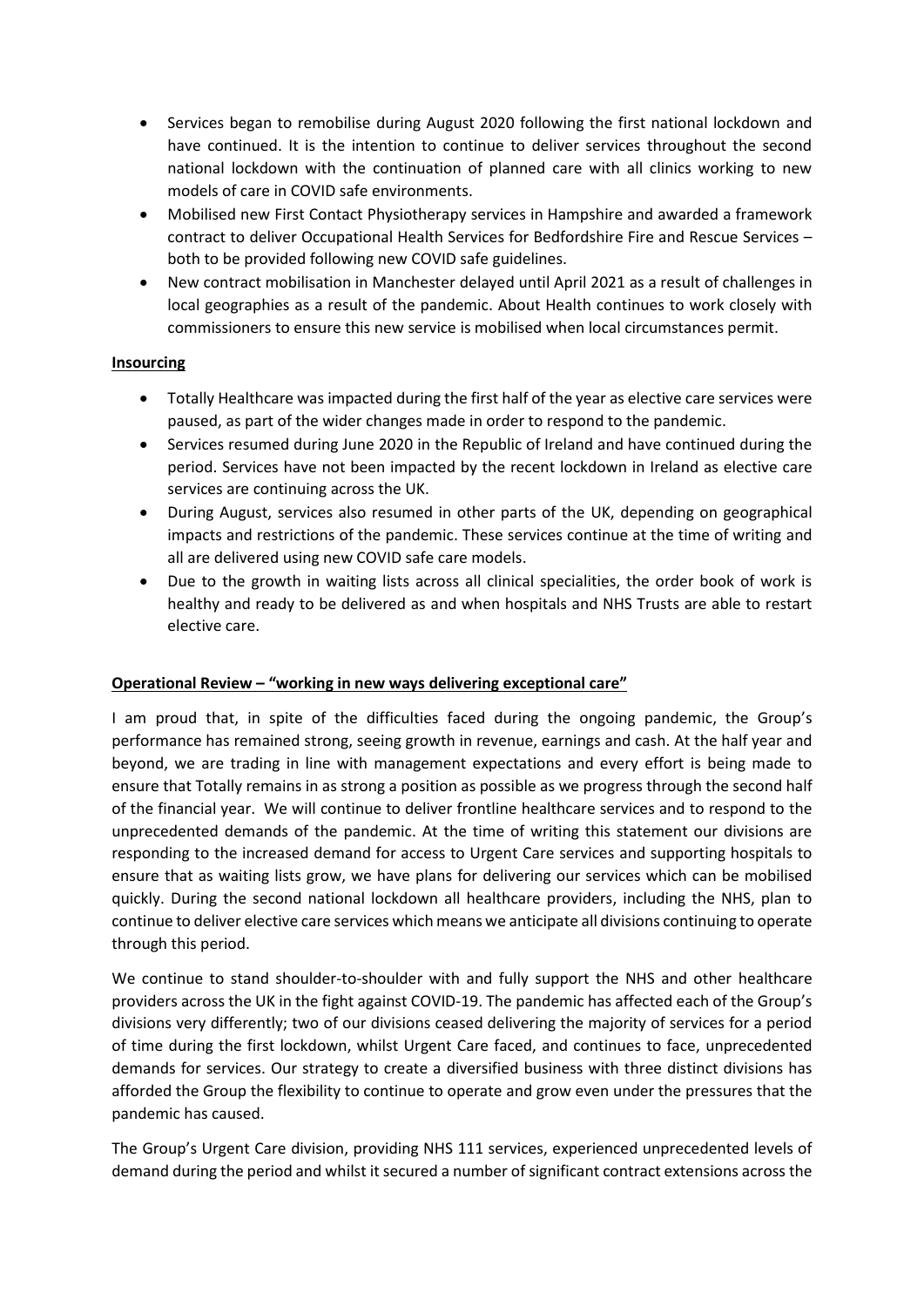UK plus funding to pilot additional clinical services, worth a total of c.£27m, focus has remained on proactively managing the demand created by COVID-19 by expanding and adapting the services to operate in COVID safe environments. We continue to work closely with NHS England ensuring that the 111 service is utilised as efficiently as possible as a key component in the patient pathway and – as we do every year – to ensure we are well prepared for the winter, which will bring further intricacies as a result of seasonal flu.

We expect the provision of all our services to continue at this time, but some remain dependent on local government-enforced lockdowns and restrictions on planned care provision. Whilst both our Planned Care and Insourcing divisions were impacted during the first national lockdown, and we needed to manage the pausing and suspension of services in a number of areas across the UK and Ireland, services remobilised from June onwards and continue at this time. Services that were disrupted have seen waiting lists increase and therefore both divisions have experienced demand for services increase as services have been able to remobilise.

During the period, the Group has also invested in its internal services and personnel, not only to adapt to new ways of working (moving from face-to-face to remote care provision and harnessing the use of technology), but also to uphold the highest standards of safety and well-being for all employees across the Group all within COVID safe environments. Through the introduction of new processes and systems for managing all absences of staff and the interpretation of all guidance from Government relating to COVID-19, we are able to support our staff on an individual basisso that they can continue to carry out their roles and deliver services to patients wherever possible.

Our Sickness Absence Management service (SAMs) ensures all guidance is interpreted quickly and every member of staff is supported individually to understand how national guidance applies to them. For Totally this has ensured that, at all times, we understand the impacts on our workforce and can make necessary adjustments to working processes and procedures to comply with any changes to guidance. Our SAMs service has been adopted for continuation across Totally in order to support employees during all sickness and absence periods. We also introduced home working for those roles where this was an option and significantly invested in the technology to enable this. Where home working is not an option the provision of Personal Protective Equipment (to meet government guidelines) along with numerous changes to office / premises procedures were implemented and remain in place.

The Group implemented its Emergency Preparedness, Resilience and Response (EPRR) policy which mirrors how the NHS plans for and responds to a wide range of incidents and emergencies that could affect health or patient care. This ensures our staff and services can continue to operate during the pandemic and enables management to make informed decisions about all aspects of the business during unprecedented times. EPRR forms part of our internal Business Continuity Plan.

As announced in our trading update on 7 September 2020, the Group has seen a change in the way in which it secures new business. Although due to current circumstances there are very few new tenders being launched for services already provided by Totally, we are finding a number of opportunities to expand on our existing agreements with commissioners as well as to provide new targeted services in response to changing demands. These opportunities are a direct result of the excellent relationships Totally has with its existing partners and the reputation it has built with the NHS for providing high quality healthcare services. We fully expect this trend in the change of origination of revenue growth to continue in the near to medium term.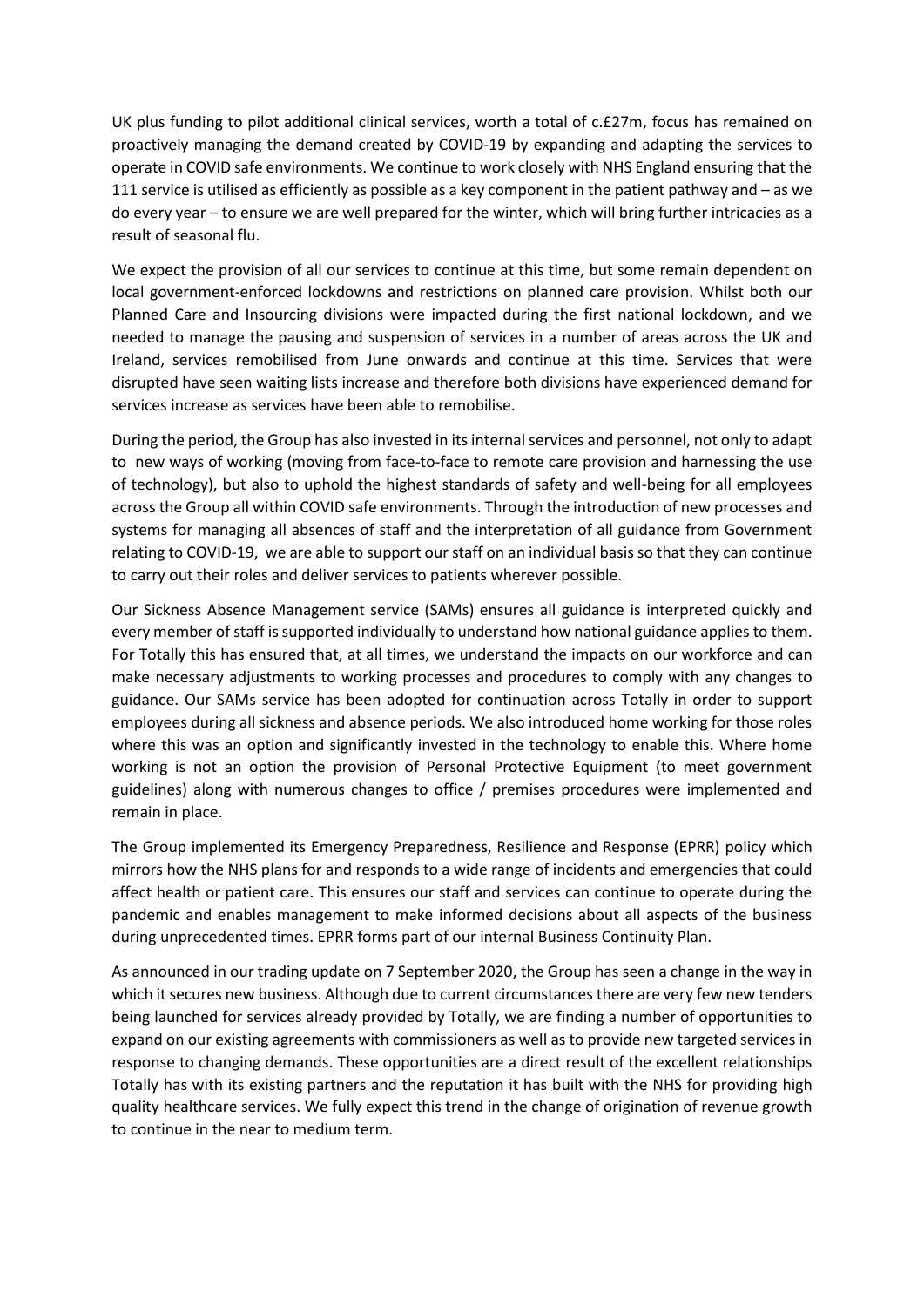We are constantly adapting our businesses, reacting to the ever-evolving measures to best serve our patients and, as such, we feel the Group is well positioned to meet any future fluctuations in demand on the healthcare system. We recognise that these remain difficult times for all, especially our staff who are operating in unprecedented circumstances, and would like to express our thanks for their hard work throughout this period. Similarly, we thank our shareholders for their continued support, and we look forward to updating the market on further progress in due course.

**Wendy Lawrence Chief Executive Officer 9 November 2020**

### **Financial Review**

For the six-month period we are pleased to report turnover of £54.1 million (H1 2019: £49.2 million) and earnings before interest, taxation, depreciation and amortisation (EBITDA) of £2.3m (H1 2019: £2.1 million excluding exceptional items and £1.3m including exceptional items). The profit before tax is £0.1 million (30 September 2019: £2.6 million loss before tax). The profit before tax for the period includes amortisation of acquisition intangibles relating to contracts acquired of £1.0 million (30 September 2019: £2.5 million).

Revenue levels in the Urgent Care division have been maintained overall; additional services relating to the COVID response support we have provided to the NHS and the extension of current services have offset the reduction in face to face patient income. The Planned Care division has suffered more notably with a reduction of income of c.50%. This is in line with management forecasts produced at the outset of the pandemic. Insourcing revenue for the first half of the year is at c.80% of the H2 performance of FY20.

A gross margin of 18.7% has been achieved in the first half of the year and is ahead of management plans (17% underlying gross margin for H1: 2019). The first half of this financial year has, of course, been unprecedented for all. The extraordinary demand on our 111 services in particular has put pressure on margins, only partially offset by the suspension of contractual KPI penalties. The significant decline in Urgent Treatment Centre volumes and other Face to Face contact was somewhat protected by block contract arrangements and the absence of 'out of area' patient income during lockdown was offset by direct cost savings.

The Planned Care and Insourcing divisions were able to continue delivery of services albeit at reduced margin as appointment times were increased and higher PPE costs were incurred to maintain staff and patient safety.

Overall, the group has been able to maintain net margin at 4% and deliver a profit before tax of £0.1m (H1 2019: £2.6m loss before tax). It does, however, remain extremely challenging to forecast with any degree of accuracy given the volatility of demand and accessibility of patient service delivery. We intend to continue to plan, deliver and respond positively to these changing market dynamics.

### **Interim Dividend**

The Company is proposing to pay an interim dividend of 0.25 pence per ordinary share (H1 2019: 0.25p) in February 2021. The interim dividend will be formally declared and announced ahead of its proposed payment in February 2021. The board remain confident in the Group's future prospects.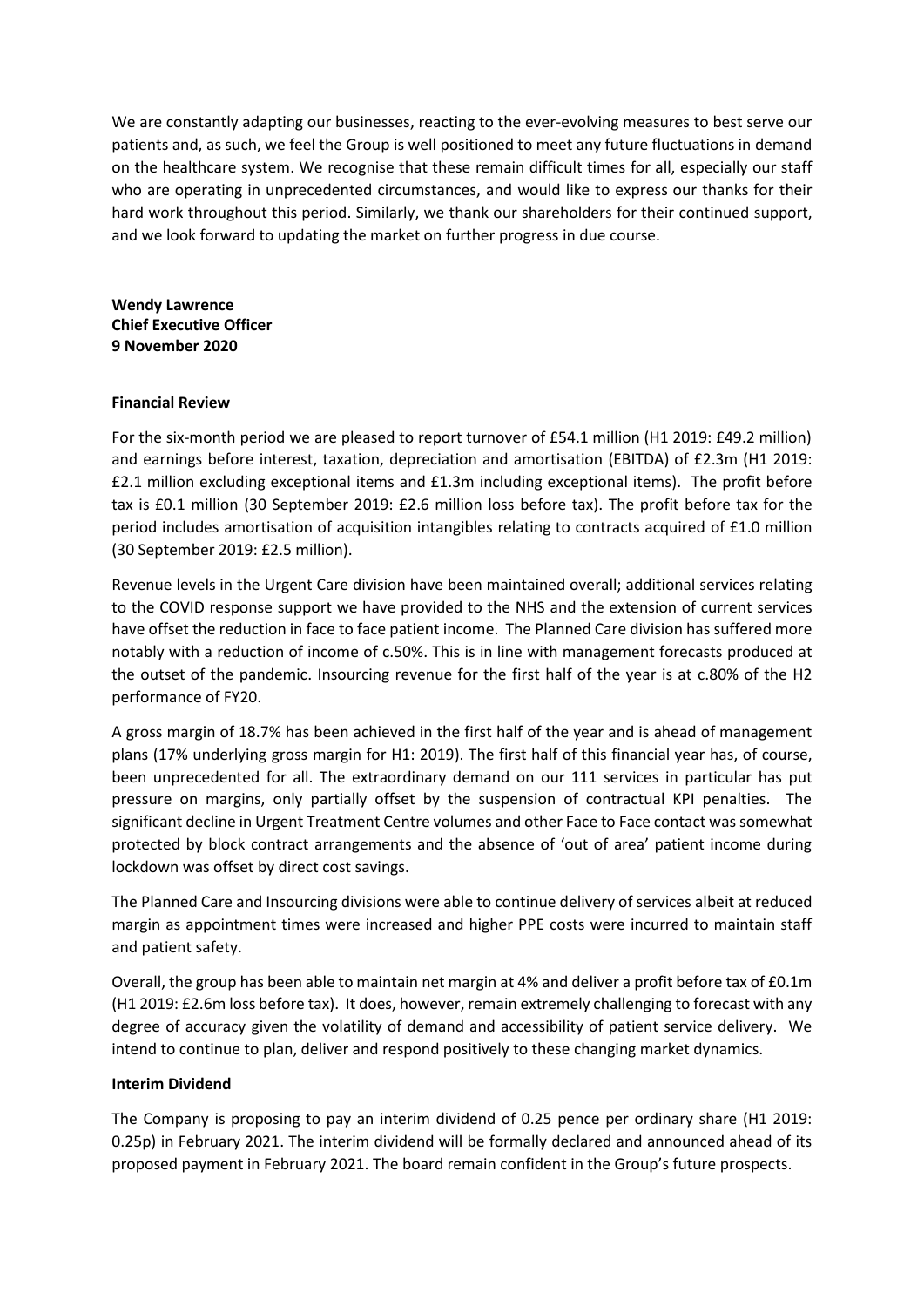**Lisa Barter Finance Director 9 November 2020**

#### **For further information please contact:**

| <b>Totally plc</b><br>Wendy Lawrence, Chief Executive<br>Bob Holt, Chairman                                                                                        | 020 3866 3330 |
|--------------------------------------------------------------------------------------------------------------------------------------------------------------------|---------------|
| Allenby Capital Limited (Nominated Adviser & Joint Corporate Broker)<br>Nick Athanas / Liz Kirchner (Corporate Finance)<br>Amrit Nahal (Sales & Corporate Broking) | 020 3328 5656 |
| <b>Canaccord Genuity Limited (Joint Corporate Broker)</b><br><b>Bobbie Hilliam</b><br>Alex Aylen                                                                   | 020 7523 8000 |
| <b>Yellow Jersey PR</b><br>Georgia Colkin                                                                                                                          | 020 3004 9512 |

Georgia Colkin Joe Burgess Henry Wilkinson

#### **Notes to Editors**

Totally plc is a leading healthcare service provider in the UK and Ireland, working in partnership with the NHS and other providers to deliver healthcare services through its divisions of Urgent Care, Planned Care and Insourcing.

Totally is committed to pursuing a progressive buy-and-build consolidation strategy within the fragmented healthcare market and looks to capitalise on the attractive opportunities that its disruptive service model offers, to generate value to shareholders.

#### **Urgent Care**

Totally offers a full range of urgent care services via its subsidiaries, Vocare and Greenbrook Healthcare, two of the largest urgent care providers in the UK, including:

·NHS 111 services ·Clinical Assessment services ·GP Out-of-Hours services ·Urgent Treatment Centres

[www.vocare.org.uk](http://www.vocare.org.uk/)  [www.greenbrook.nhs.uk](http://www.greenbrook.nhs.uk/)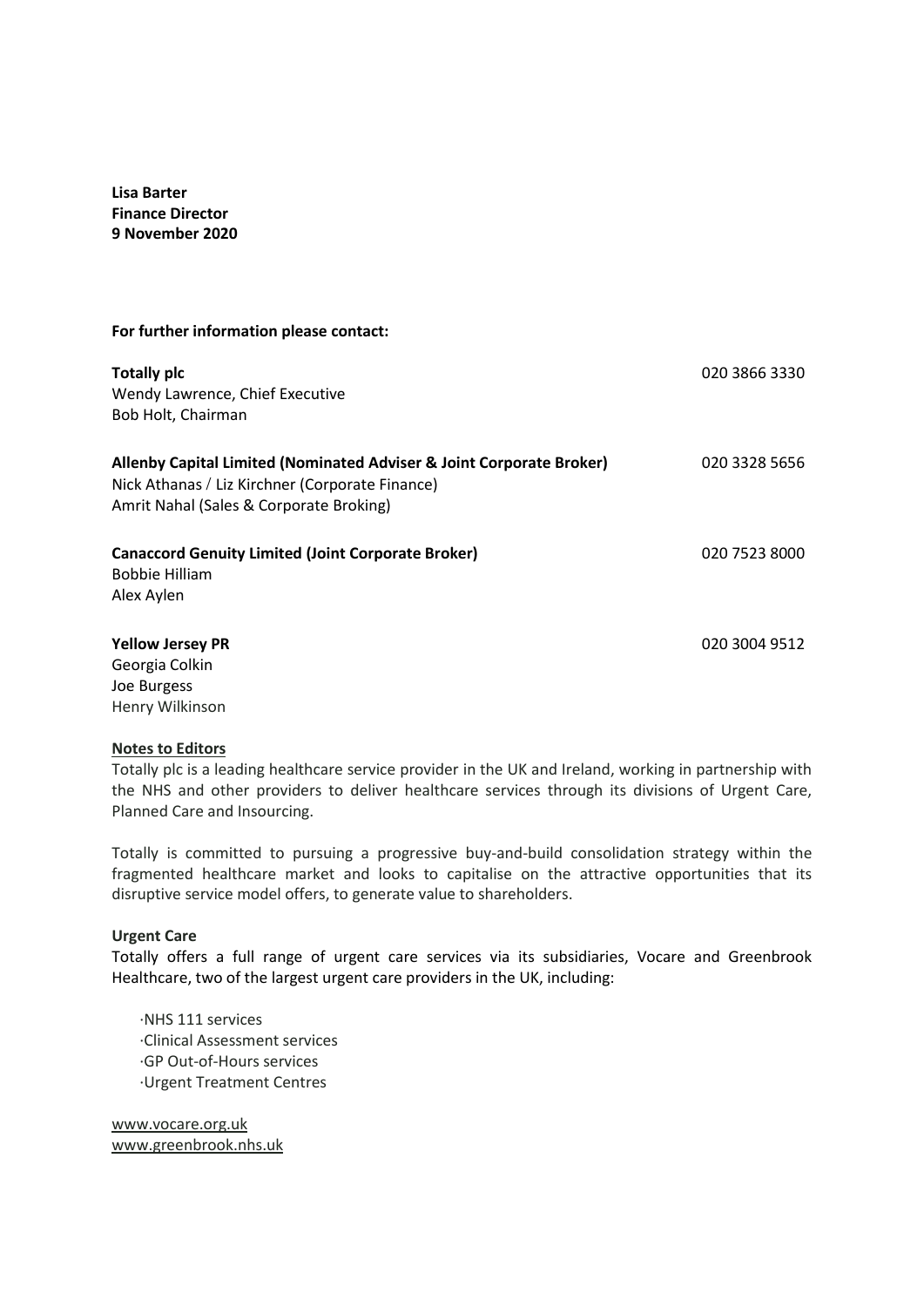### **Planned Care**

Totally delivers planned care services, which include community based Out-Patient Services, Referral Management Services, Physiotherapy and Podiatry Services. It provides these through its planned care subsidiaries, About Health, Premier Physical Healthcare and Optimum Physiotherapy.

[www.abouthealthgroup.com](http://www.abouthealthgroup.com/)  [www.premierphysicalhealthcare.co.uk](http://www.premierphysicalhealthcare.co.uk/)  [www.optimum-hcs.com](http://www.optimum-hcs.com/) 

### **Insourcing**

Launched in October 2019, Totally Healthcare provides bespoke insourcing solutions across multiple specialities to trusts and hospitals in the UK and Ireland, reducing waiting lists by utilising their spare capacity outside of normal working hours and at weekends.

### [www.totallyhealthcarelimited.com](http://www.totallyhealthcarelimited.com/)

*More information on Totally plc can be found the following link: [www.totallyplc.com.](http://www.totallyplc.com/)*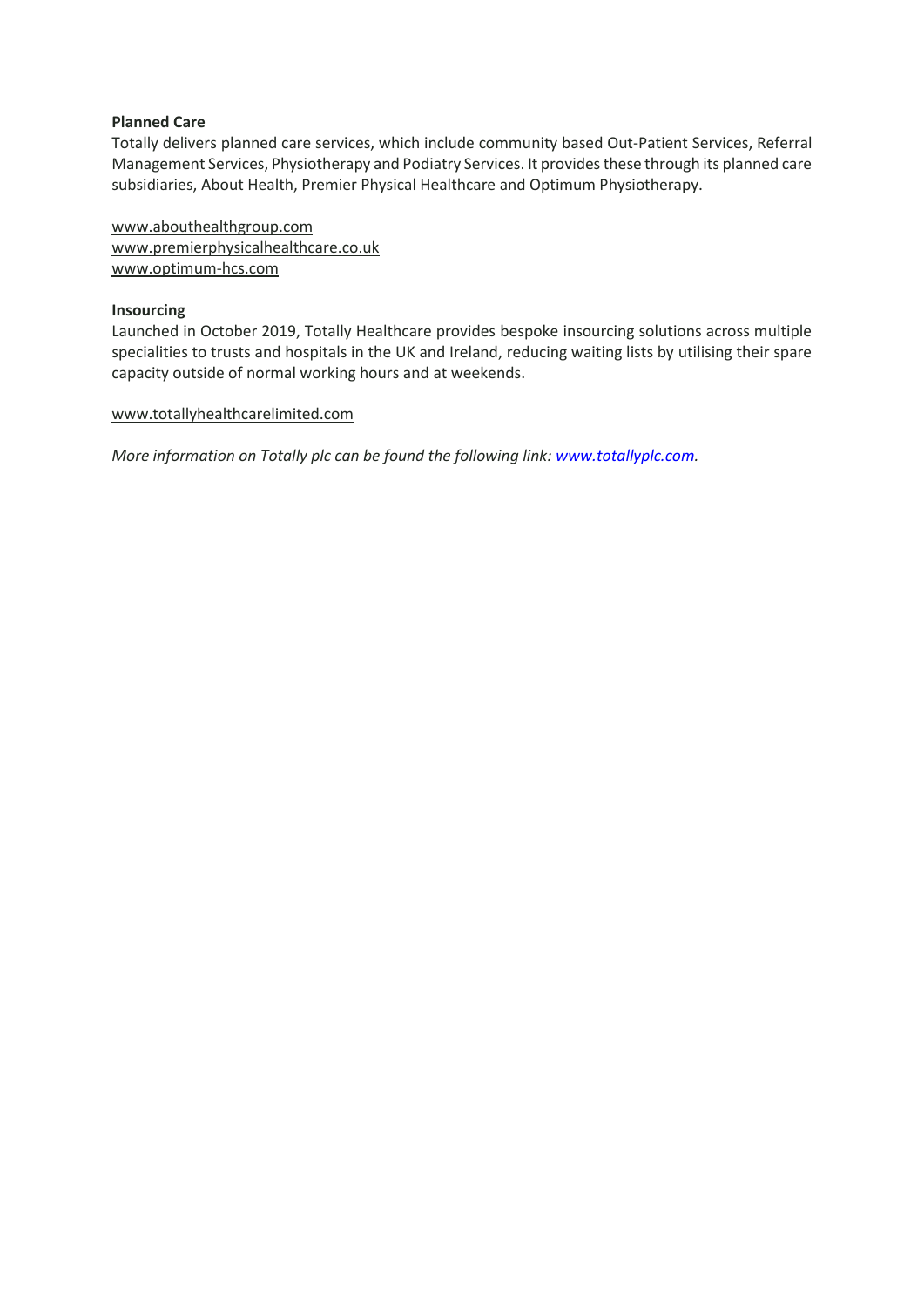### **Interim Consolidated Income Statement**

For the six months ended 30 September 2020

|                                           | Six Months ended Six Months ended Year ended 31<br>30 September<br>2020 | 30 September<br>2019 | <b>March 2020</b> |
|-------------------------------------------|-------------------------------------------------------------------------|----------------------|-------------------|
|                                           | (unaudited)                                                             | (unaudited)          | (audited)         |
|                                           | £000                                                                    | £000                 | £000              |
| Revenue                                   | 54,106                                                                  | 49,221               | 105,948           |
| Cost of sales                             | (43, 942)                                                               | (39, 397)            | (86, 772)         |
| <b>Gross profit</b>                       | 10,164                                                                  | 9,824                | 19,176            |
| Administrative expenses                   | (7,838)                                                                 | (7, 748)             | (15, 140)         |
| <b>EBITDA excluding exceptional items</b> | 2,326                                                                   | 2,076                | 4,036             |
| <b>Exceptional items</b>                  |                                                                         | (790)                | (2,028)           |
| <b>EBITDA including exceptional items</b> | 2,326                                                                   | 1,286                | 2,008             |
| Depreciation and amortisation             | (2, 163)                                                                | (3,755)              | (5, 122)          |
| <b>Operating profit / (loss)</b>          | 163                                                                     | (2,469)              | (3, 114)          |
| Finance income                            | $\mathbf{1}$                                                            | $\overline{2}$       | 6                 |
| Finance costs                             | (103)                                                                   | (153)                | (302)             |
| Profit / (loss) before tax                | 61                                                                      | (2,620)              | (3, 410)          |
| Income tax                                | 238                                                                     | 363                  | 577               |
| Profit / (loss) after tax                 | 299                                                                     | (2, 257)             | (2,833)           |
| Earnings / (loss) per share               |                                                                         |                      |                   |
| Continuing operations                     |                                                                         |                      |                   |
| <b>Basic: Pence</b>                       | 0.16                                                                    | (1.75)               | (1.82)            |
| Diluted: Pence                            | 0.16                                                                    | (1.75)               | (1.82)            |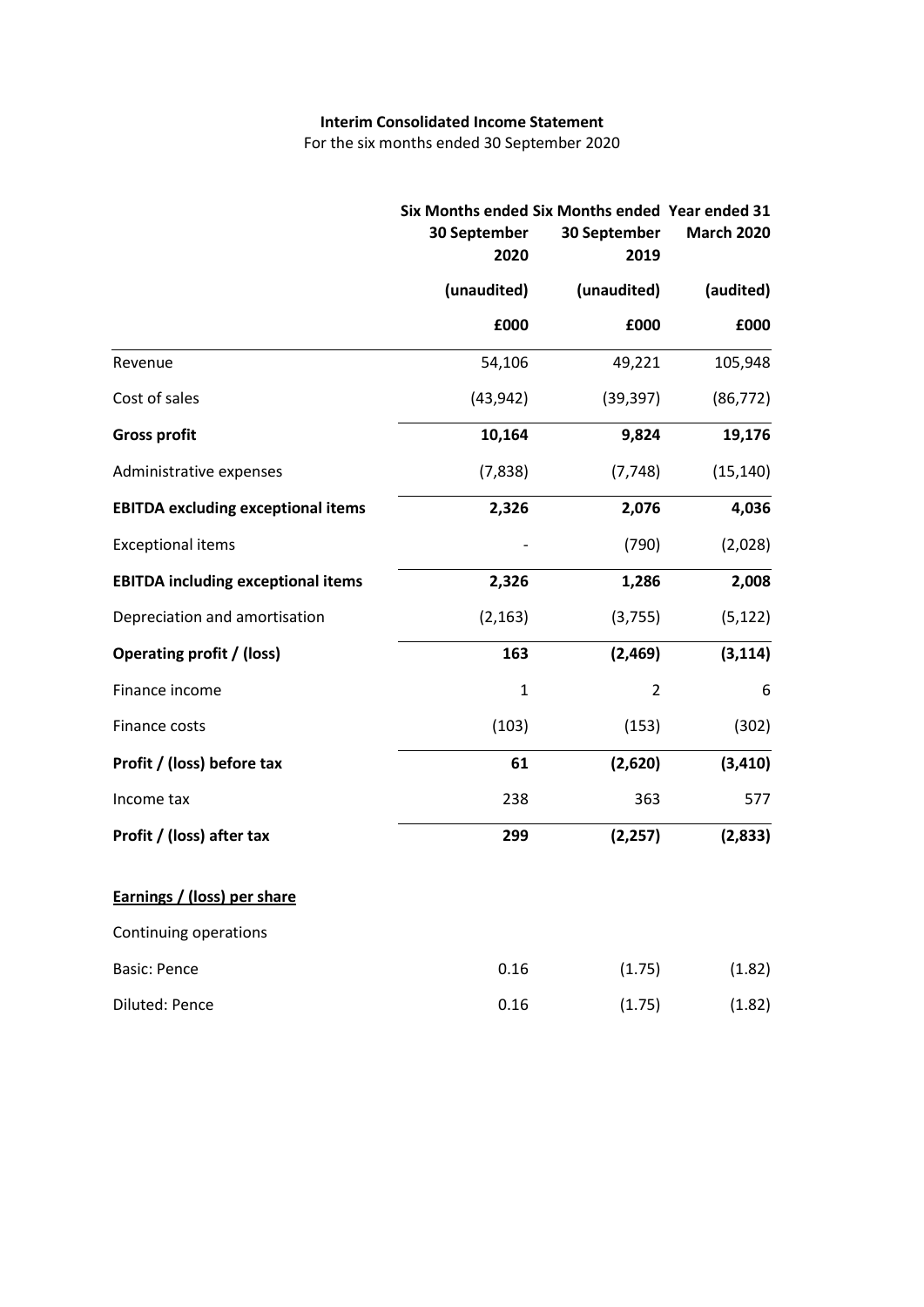# **Interim Consolidated Statement of Changesin Equity**

For the six months ended 30 September 2020

|                                                     | <b>Share</b><br>capital | <b>Share</b><br>premium | <b>Retained</b><br>earnings | <b>Equity</b><br>Shareholders'<br>funds |
|-----------------------------------------------------|-------------------------|-------------------------|-----------------------------|-----------------------------------------|
|                                                     | £000                    | £000                    | £000                        | £000                                    |
| At 1 April 2019 (Audited)                           | 5,979                   | 16,408                  | 3,492                       | 25,879                                  |
| Comprehensive loss for the period (Unaudited)       |                         |                         | (2, 257)                    | (2, 257)                                |
| Issue of share capital (Unaudited)                  | 12,239                  |                         |                             | 12,239                                  |
| Credit on issue of warrants and options (Unaudited) |                         |                         | 25                          | 25                                      |
| At 30 September 2019 (Unaudited)                    | 18,218                  | 16,408                  | 1,260                       | 35,886                                  |
| At 1 April 2019 (Audited)                           | 5,979                   | 16,408                  | 3,492                       | 25,879                                  |
| Comprehensive loss for the period (Audited)         |                         |                         | (2,833)                     | (2,833)                                 |
| Cancellation of share premium account (Audited)     |                         | (16, 408)               | 16,408                      |                                         |
| Issue of share capital (Audited)                    | 12,240                  |                         |                             | 12,240                                  |
| Expenses attached to equity issue (Audited)         |                         |                         | (450)                       | (450)                                   |
| Dividend payment (Audited)                          |                         |                         | (455)                       | (455)                                   |
| Credit on issue of warrants and options (Audited)   |                         |                         | 64                          | 64                                      |
| At 31 March 2020 (Audited)                          | 18,219                  |                         | 16,226                      | 34,445                                  |
| At 1 April 2020 (Audited)                           | 18,219                  |                         | 16,226                      | 34,445                                  |
| Comprehensive profit for the period (Unaudited)     |                         |                         | 299                         | 299                                     |
| Dividend payment (Unaudited)                        |                         |                         | (455)                       | (455)                                   |
| Credit on issue of warrants and options (Unaudited) |                         |                         | 45                          | 45                                      |
| At 30 September 2020 (Unaudited)                    | 18,219                  |                         | 16,115                      | 34,334                                  |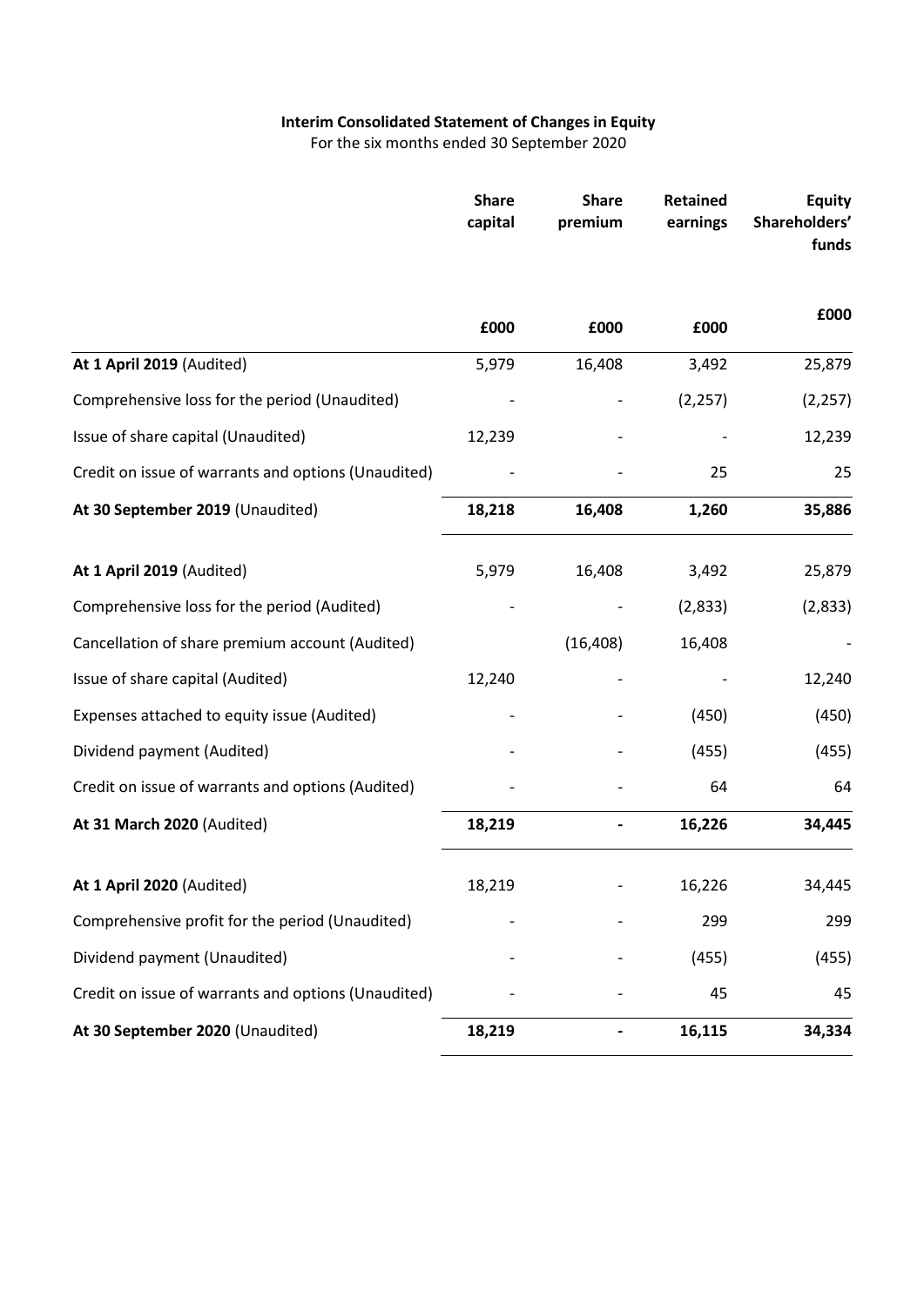# **Interim Consolidated Statement of Financial Position**

As at 30 September 2020

|                                    | <b>Six Months</b><br>ended 30<br>September<br>2020 | Six Months Year ended 31<br>ended 30<br><b>March 2020</b><br>September<br>2019 |           |
|------------------------------------|----------------------------------------------------|--------------------------------------------------------------------------------|-----------|
|                                    | (unaudited)                                        | (unaudited)                                                                    | (audited) |
|                                    | £000                                               | £000                                                                           | £000      |
| <b>Non-current assets</b>          |                                                    |                                                                                |           |
| Intangible fixed assets            | 38,683                                             | 42,387                                                                         | 39,631    |
| Property, plant and equipment      | 1,099                                              | 769                                                                            | 789       |
| Right-of-use assets                | 3,501                                              | 5,151                                                                          | 4,129     |
| Deferred tax                       | 457                                                | 217                                                                            | 408       |
|                                    | 43,740                                             | 48,524                                                                         | 44,957    |
| <b>Current assets</b>              |                                                    |                                                                                |           |
| Inventories                        | 85                                                 | 60                                                                             | 77        |
| Trade and other receivables        | 10,814                                             | 13,329                                                                         | 11,370    |
| Cash and cash equivalent           | 12,285                                             | 8,372                                                                          | 8,923     |
|                                    | 23,184                                             | 21,761                                                                         | 20,370    |
| <b>Total assets</b>                | 66,924                                             | 70,285                                                                         | 65,327    |
| <b>Current liabilities</b>         |                                                    |                                                                                |           |
| Trade and other payables           | (26, 839)                                          | (27,046)                                                                       | (24, 367) |
| Corporation tax                    | (40)                                               | (198)                                                                          |           |
| Lease liabilities                  | (1,066)                                            | (1,584)                                                                        | (1, 449)  |
| Deferred acquisition consideration | (261)                                              | (293)                                                                          | (271)     |
|                                    | (28, 206)                                          | (29, 121)                                                                      | (26,087)  |
| <b>Non-current liabilities</b>     |                                                    |                                                                                |           |
| Lease liabilities                  | (2,508)                                            | (3, 496)                                                                       | (2,729)   |
| Other payables                     | (784)                                              | (768)                                                                          | (786)     |
| Deferred tax                       | (1,092)                                            | (1,014)                                                                        | (1,280)   |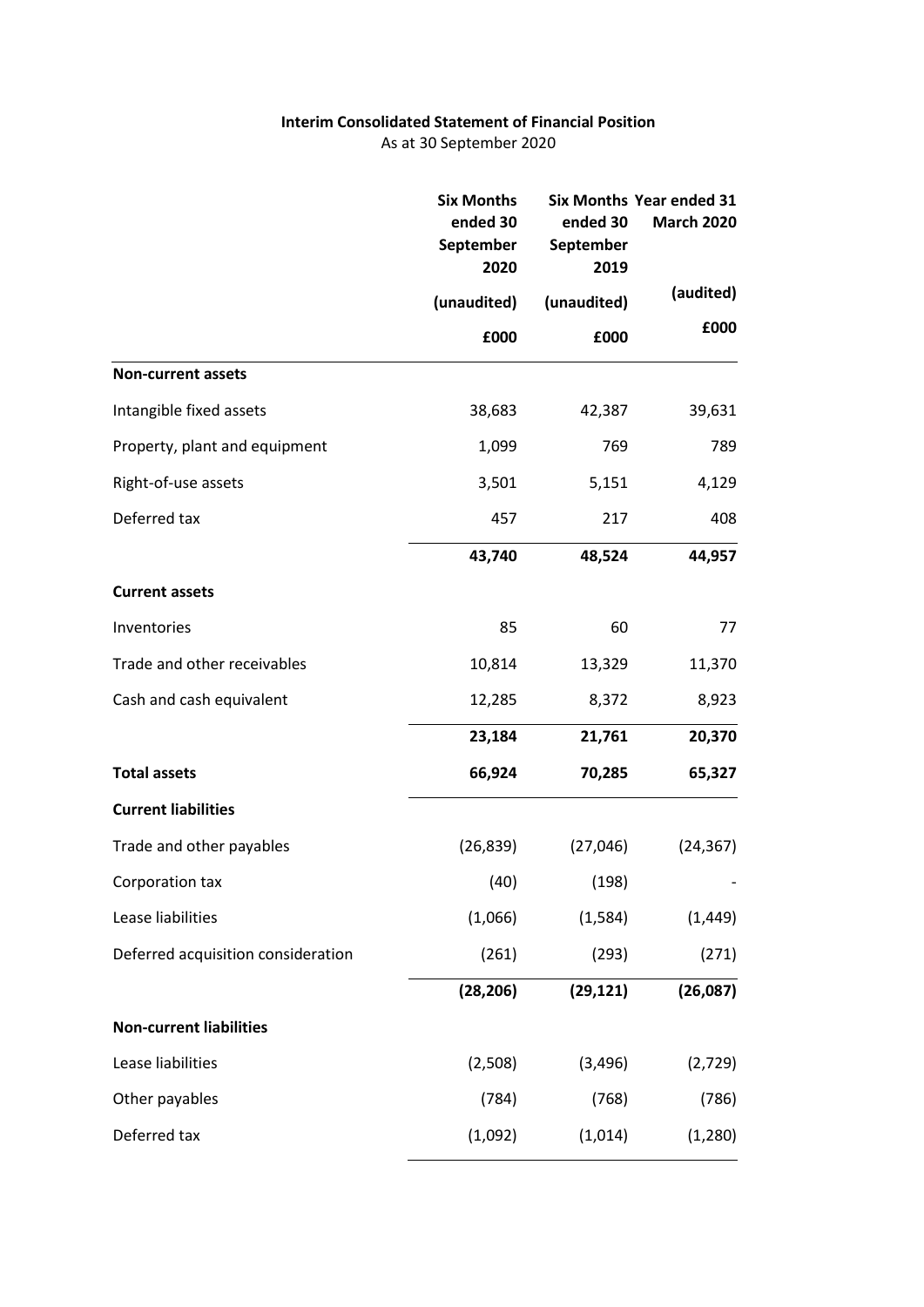|                                   | (4, 384)  | (5, 278)  | (4, 795)  |
|-----------------------------------|-----------|-----------|-----------|
| <b>Total liabilities</b>          | (32, 590) | (34, 399) | (30, 882) |
| <b>Net current liabilities</b>    | (5,022)   | (7, 360)  | (5,717)   |
| <b>Net assets</b>                 | 34,334    | 35,886    | 34,445    |
| <b>Shareholders' Equity</b>       |           |           |           |
| Share capital                     | 18,219    | 18,218    | 18,219    |
| Share premium account             |           | 16,408    |           |
| Retained earnings                 | 16,115    | 1,260     | 16,226    |
| <b>Equity shareholders' funds</b> | 34,334    | 35,886    | 34,445    |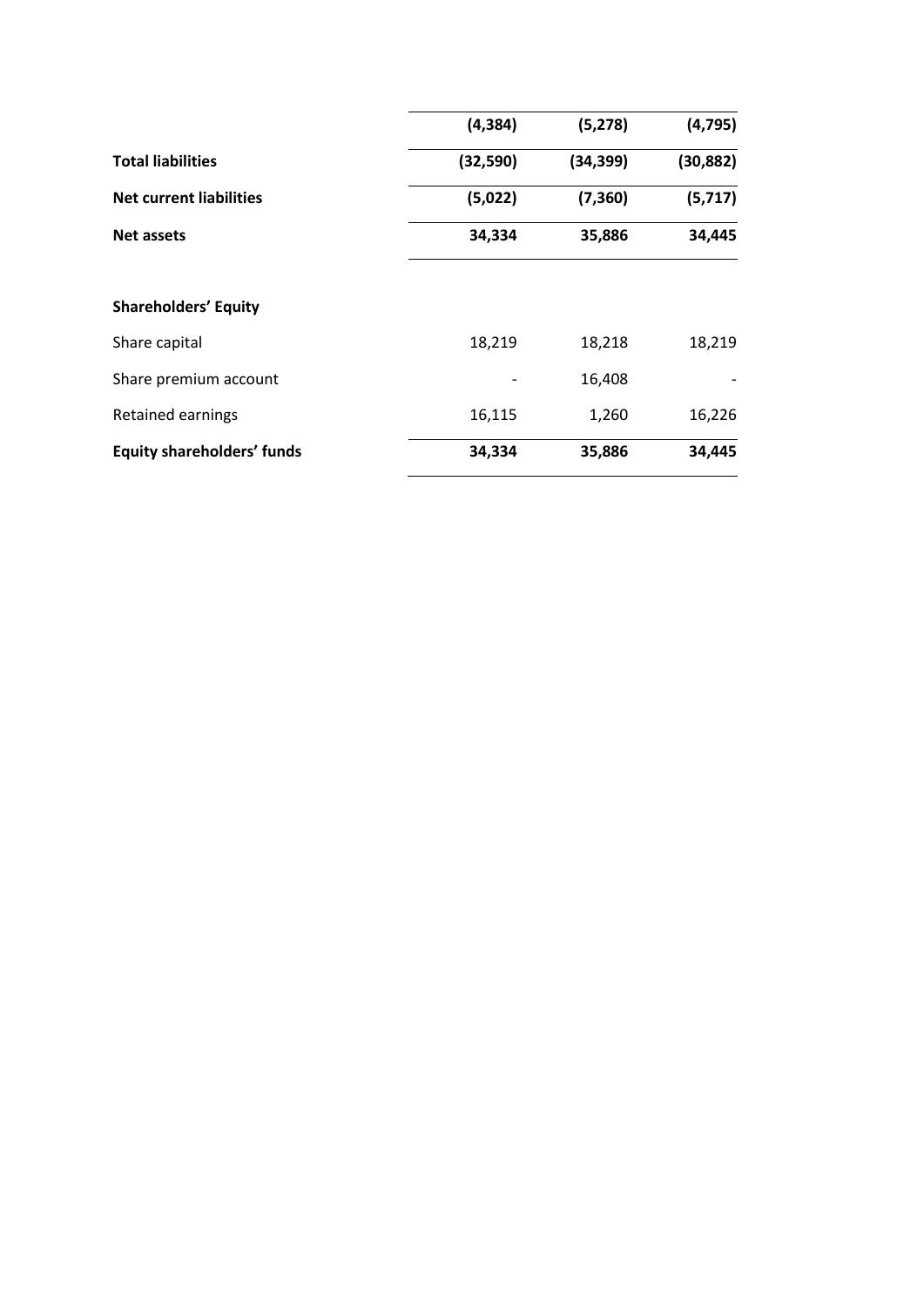### **Interim Consolidated Cash Flow Statement**

For the six months ended 30 September 2020

|                                                 | Six Months ended Six Months ended Year ended<br>30 September<br>2020 | 30 September<br>31 March<br>2019<br>2020 |           |
|-------------------------------------------------|----------------------------------------------------------------------|------------------------------------------|-----------|
|                                                 | (unaudited)                                                          | (unaudited)                              | (audited) |
|                                                 | £000                                                                 | £000                                     | £000      |
| Cash flow from operating activities:            |                                                                      |                                          |           |
| Profit/(loss) for the period                    | 299                                                                  | (2, 257)                                 | (2,833)   |
| Adjustments for:                                |                                                                      |                                          |           |
| Options and warrants charge                     | 45                                                                   | 25                                       | 64        |
| Amortisation and depreciation                   | 1,135                                                                | 1,302                                    | 2,322     |
| Amortisation of intangible value of contracts   | 1,028                                                                | 2,453                                    | 2,800     |
| Impairment of goodwill                          |                                                                      |                                          | 1,500     |
| Tax expense recognised in profit or loss        | (238)                                                                | (363)                                    | (577)     |
| Finance costs                                   | 103                                                                  |                                          | 296       |
| Movements in working capital:                   |                                                                      |                                          |           |
| Movement in inventory                           | (5)                                                                  | 8                                        | (8)       |
| Movement in trade and other receivables         | 549                                                                  | (208)                                    | 1,891     |
| Movement in trade and other payables            | 2,036                                                                | (967)                                    | (2, 452)  |
| <b>Cash generated from operations</b>           | 4,952                                                                | (7)                                      | 3,003     |
| Income tax received/(paid)                      | 21                                                                   | 55                                       | (104)     |
| Net cash flows from operating activities        | 4,973                                                                | 48                                       | 2,899     |
| Cash flow from investing activities:            |                                                                      |                                          |           |
| Purchase of property, plant and equipment       | (806)                                                                | (142)                                    | (397)     |
| Additions of intangible assets                  | (97)                                                                 | (3)                                      | (192)     |
| Contingent consideration                        |                                                                      | (28)                                     | (51)      |
| Acquisition of subsidiary, net of cash acquired |                                                                      | (8,029)                                  | (7, 955)  |
| Net cash flows from investing activities        | (903)                                                                | (8, 202)                                 | (8, 595)  |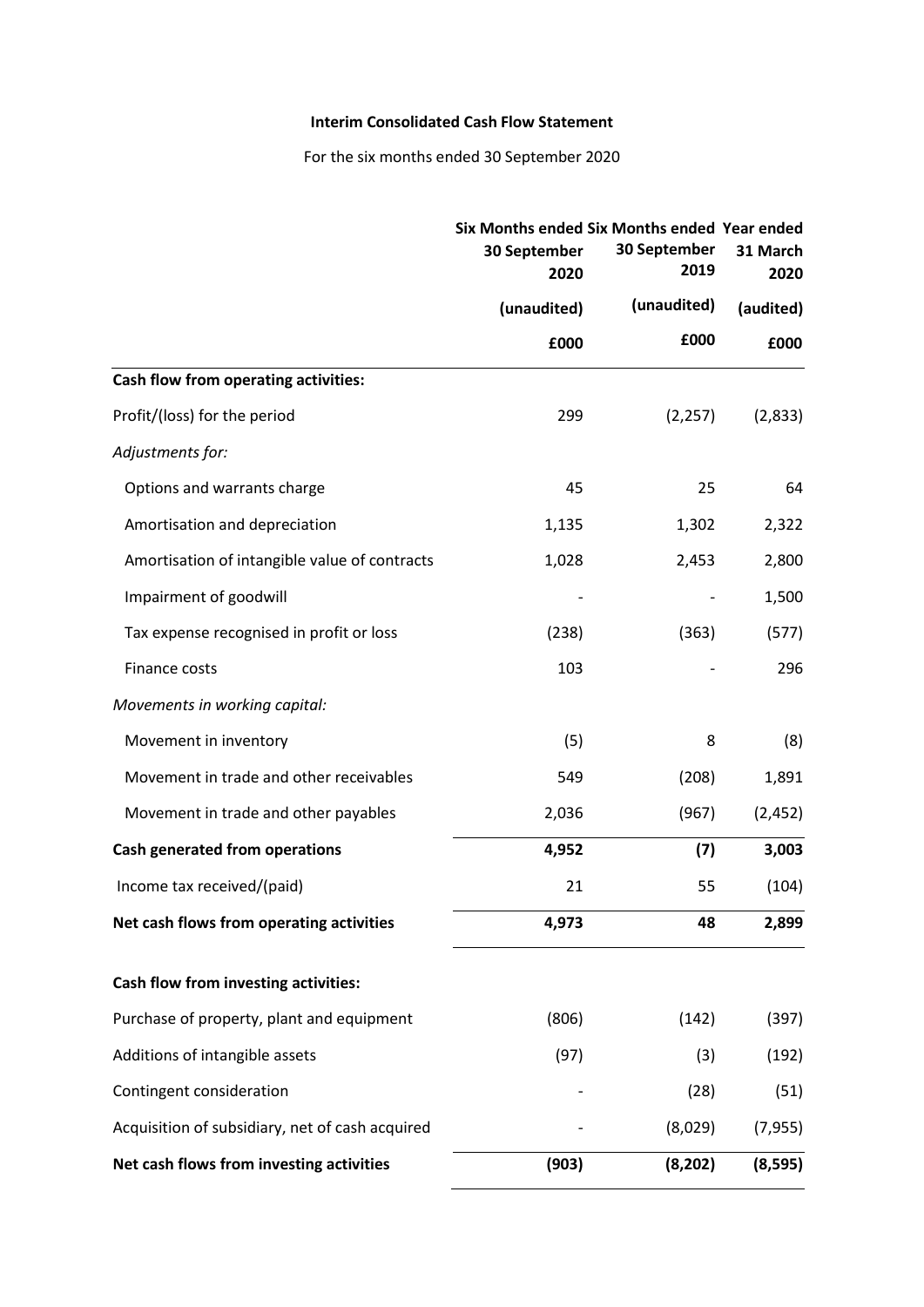| Cash inflow / (outflow) before financing                | 4,070  | (8, 154) | (5,696) |
|---------------------------------------------------------|--------|----------|---------|
| Cash flow from financing activities:                    |        |          |         |
| Issue of share capital                                  |        | 9,739    | 9,739   |
| Expenses attached to equity issue                       |        |          | (450)   |
| Dividends paid                                          |        |          | (455)   |
| Interest paid                                           | (103)  |          | (97)    |
| Finance lease payments                                  | (605)  | (733)    | (1,638) |
| Net cash flow from financing activities                 | (708)  | 9,006    | 7,099   |
| Net increase in cash and cash equivalents               | 3,362  | 852      | 1,403   |
| Cash and cash equivalents at beginning of the<br>period | 8,923  | 7,520    | 7,520   |
| Cash and cash equivalents at end of the period          | 12,285 | 8,372    | 8,923   |

# **Notes to the Interim Results**

# **1. Basis of preparation**

Totally plc is a public limited company incorporated in the United Kingdom under the Companies Act 2006 (registration number: 3870101). The Company's ordinary shares are admitted to trading on the AIM market of the London Stock Exchange ("AIM").

The Group's principal activities in the period under review have been the provision of innovative and consolidatory solutions to the healthcare sector, which are provided by the Group's wholly owned subsidiaries, Totally Health Limited, Premier Physical Healthcare Limited, About Health Limited, Optimum Sports Performance Centre Limited, Vocare Limited, Greenbrook Healthcare (Hounslow) Limited, Greenbrook Healthcare (Earl's Court) Limited and Totally Healthcare Limited.

The Group's interim report and accounts for the six months ended 30 September 2020 have been prepared using the recognition and measurement principles of International Financial Reporting Standards and Interpretations as endorsed by the European Union (collectively "Adopted IFRS").

These interim financial statements for the six months ended 30 September 2020 have been prepared in accordance with the AIM Rules for Companies and should be read in conjunction with the financial statements for the year ended 31 March 2020, which have been prepared in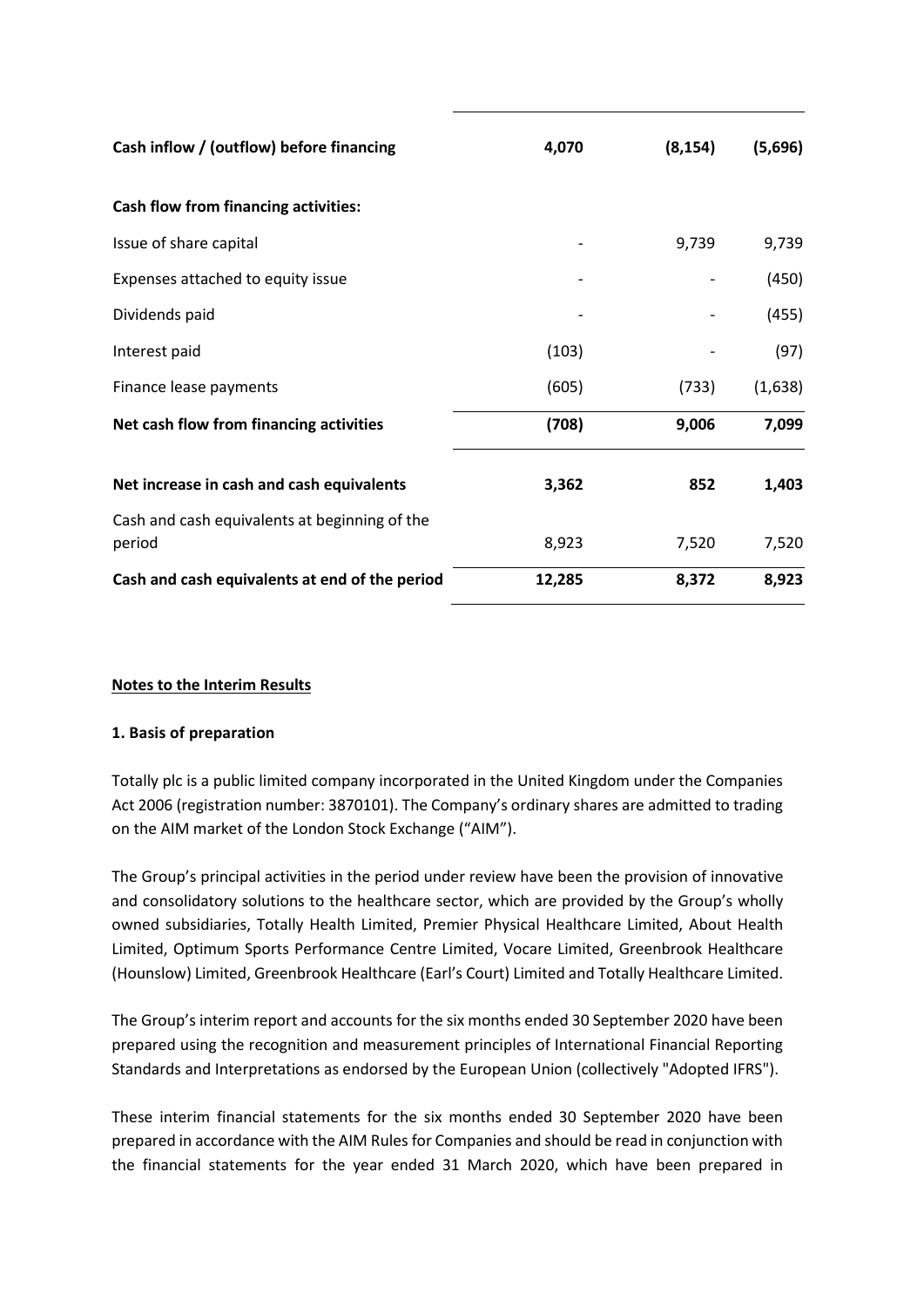accordance with IFRS as adopted by the European Union. The interim report and accounts do not include all the information and disclosures required in the annual financial statements.

The interim report and accounts have been prepared on the basis of the accounting policies, presentation and methods of computation as set out in the Group's March 2020 Annual Report and Accounts, except for those that relate to new standards and interpretations effective for the first time for periods beginning on (or after) 1 January 2020, and will be adopted in the 2021 annual financial statements.

The interim report and accounts do not comprise statutory accounts within the meaning of section 434 of the Companies Act 2006. These interim financial statements were approved by the Board of Directors on 9 November 2020. The results for the six months to 30 September 2020 and the comparative results for the six months to 30 September 2019 are unaudited. The figures for the period ended 31 March 2020 are extracted from the audited statutory accounts of the Group for that period.

The Directors believe that a combination of the Group's current cash, projected revenues from existing and future contracts will enable the Group to meet its obligations and to implement its business plan in full. Inherently, there can be no certainty in these matters, but the Directors believe that the Group's internal trading forecasts are realistic and that the going concern basis of preparation continues to be appropriate.

## **2. Exceptional items**

|                                                                | 6 months<br>ended<br>30 September<br>2020 | 6 months<br>ended<br>30 September<br>2019 | Year ended<br>31 March<br>2020 |
|----------------------------------------------------------------|-------------------------------------------|-------------------------------------------|--------------------------------|
|                                                                | £000<br>(Unaudited)                       | £000<br>(Unaudited)                       | £000<br>(Audited)              |
| Expenses in connection with the acquisition<br>of subsidiaries | $\overline{\phantom{a}}$                  | 790                                       | 528                            |
| Impairment of goodwill                                         | $\overline{\phantom{a}}$                  |                                           | 1,500                          |
|                                                                |                                           | 790                                       | 2,028                          |

# **3. Earnings/(loss) per share**

Basic (loss)/earnings per share is calculated by dividing the (loss)/profit attributable to equity holders of the Company by the weighted average number of ordinary sharesin issue during the period. Diluted (loss)/earnings per share takes into account the effects of share options in issue.